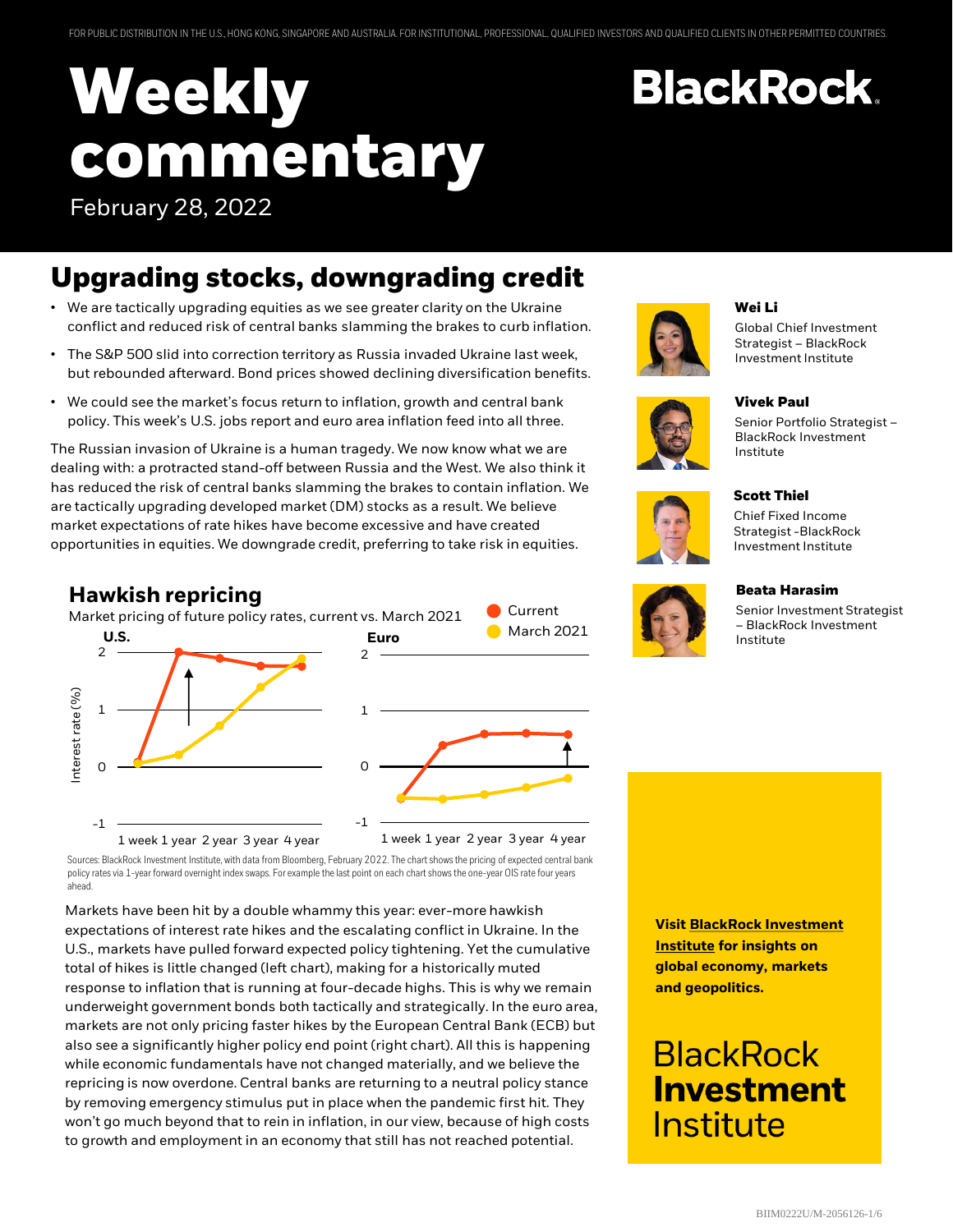FOR PUBLIC DISTRIBUTION IN THE U.S., HONG KONG, SINGAPORE AND AUSTRALIA. FOR INSTITUTIONAL, PROFESSIONAL, QUALIFIED INVESTORS AND QUALIFIED CLIENTS IN OTHER PERMITTED COUNTRIES. How does the invasion of Ukraine affect the policy landscape? We see fast-rising energy prices exacerbating supply-driven [inflation, both delaying and raising its peak. We think central banks will need to normalize policy to pre-Covid settings, and](https://www.blackrock.com/corporate/insights/blackrock-investment-institute/publications/global-macro-outlook)  that they will find it tough to respond to any slowdown in growth. In other words, policy rates are headed higher. Yet central banks may face less political pressure to contain inflation as the conflict becomes an easy culprit for higher prices. We believe this will allow them to move more cautiously as they raise rates, especially the ECB. Our conclusion: The invasion has reduced the biggest risk to our investment thesis – policymakers slamming on the brakes or markets thinking they will.

We dialed down risk-taking coming into this year, because we saw a risk of confusion amid a confluence of unique events: a powerful restart of economic activity, spiking energy prices and new central bank frameworks that allow for higher inflation. The confusion we flagged in our [2022 outlook](https://www.blackrock.com/corporate/insights/blackrock-investment-institute/publications/outlook) has indeed played out, hitting developed market equities hard amid excessive hawkishness over rate hikes. We believe this has created tactical opportunities as markets will start to realize that central banks have little choice but to live with inflation. We prefer equities in the inflationary backdrop of the strong restart and low real, or inflation-adjusted, yields. Also, valuations are not stretched relative to history when viewed through equity risk premiums – our preferred metric that takes into account the prevailing interest rate backdrop.

We prefer to take risk in equities and downgrade credit in a whole portfolio context, especially given how well credit spreads have held up as rates moved higher. We stay underweight government bonds because we expect long-dated yields to resume their march higher. We see investors demanding greater compensation for holding them amid higher inflation and larger debt loads. Government bonds are also losing their diversification benefits, as shown by their muted response to this year's equity selloffs. We generally prefer short-dated government bonds as we see the market's hawkish repricing as particularly overdone at the short end of the curve.

On a strategic horizon, we recently added to overweight in equities to take advantage of this year's selloff. We remain deeply underweight nominal government bonds and prefer Treasury Inflation Protected Securities instead. Bond markets are not yet pricing in higher medium-term inflation, in our view. We now see faster rate hikes, but believe the historically low sum total is what will really matter for equities. Our bottom line: The new market regime favors equities over bonds.

### **Market backdrop**

The S&P 500 fell briefly into correction territory last week and then recovered after Russia invaded Ukraine. Russian assets nosedived on the fear of more Western financial sanctions. Government bond prices only rose slightly during the worst of the selloff, once again showing their declining diversification properties in equity pullbacks this year. We see long-term yields headed higher as investors demand more compensation for holding them amid higher inflation.

### **Assets in review**

Selected asset performance, 2022 year-to-date return and range



#### **Past performance is not a reliable indicator of current or future results. Indexes are unmanaged and do not account for fees. It is not possible to invest directly in an index.**

Sources: BlackRock Investment Institute, with data from Refinitiv Datastream as of February 24, 2022. Notes: The two ends of the bars show the lowest and highest returns at any point this year to date, and the dots represent current year-to-date returns. Emerging market (EM), high yield and global corporate investment grade (IG) returns are denominated in U.S. dollars, and the rest in local currencies. Indexes or prices used are: spot Brent crude, ICE U.S. Dollar Index (DXY), spot gold, MSCI Emerging Markets Index, MSCI Europe Index, Refinitiv Datastream 10-year benchmark government bond index (U.S., Germany and Italy), Bank of America Merrill Lynch Global High Yield Index, J.P. Morgan EMBI Index, Bank of America Merrill Lynch Global Broad Corporate Index and MSCI USA Index.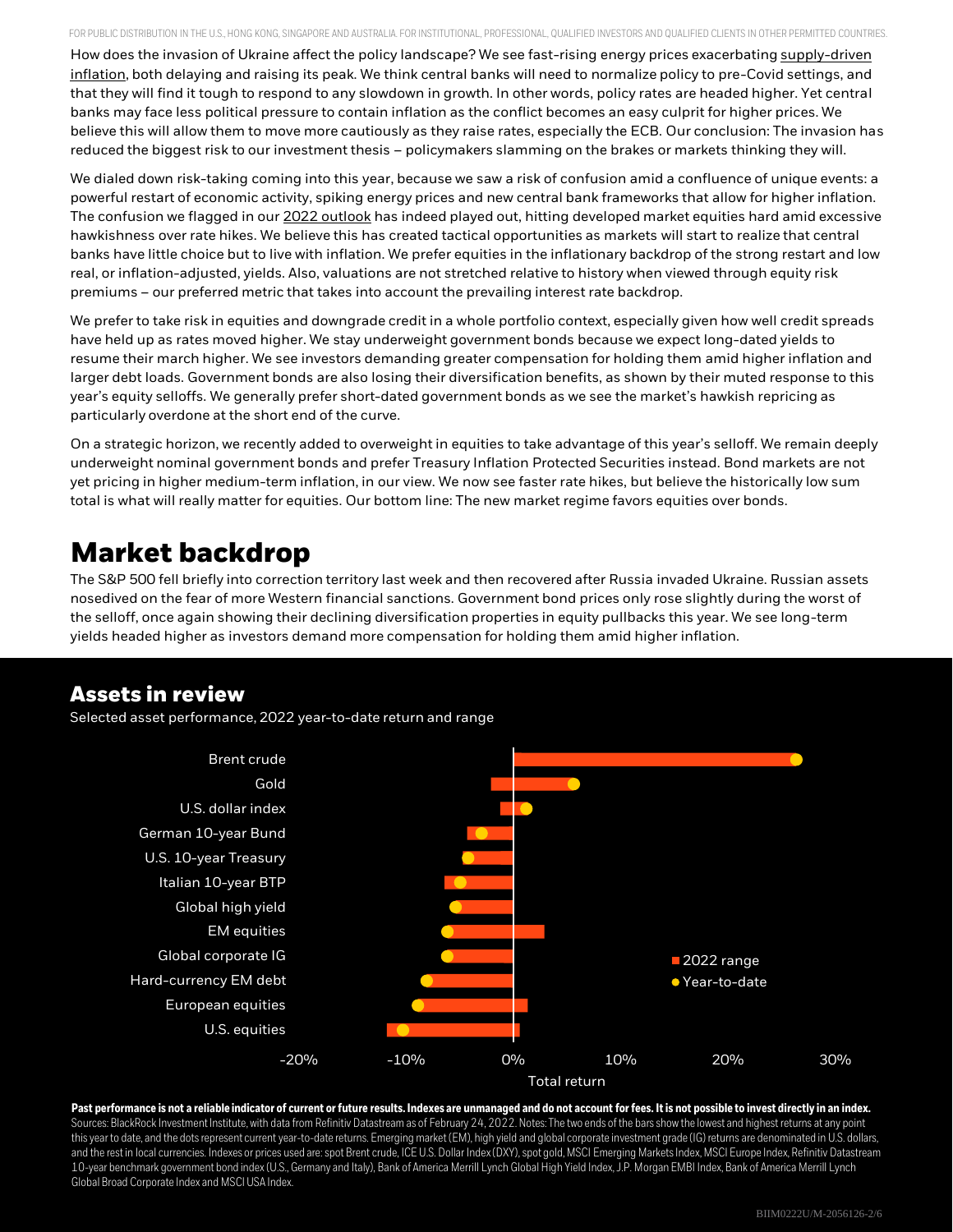FOR PUBLIC DISTRIBUTION IN THE U.S., HONG KONG, SINGAPORE AND AUSTRALIA. FOR INSTITUTIONAL, PROFESSIONAL, QUALIFIED INVESTORS AND QUALIFIED CLIENTS IN OTHER PERMITTED COUNTRIES.

### **Macro insights**

Wages have been rising rapidly in the U.S. – but we don't think this means inflation is becoming more entrenched. Why? The biggest increases - compared with what would have been expected without Covid - are in sectors that had the most workers leaving employment during the pandemic such as leisure and hospitality. See the chart.

The labor shortage is one of the [supply shocks t](https://www.blackrock.com/corporate/insights/blackrock-investment-institute/publications/global-macro-outlook)hat we believe are driving inflation, but also one that has largely already fed through to prices. We think companies will primarily fund higher wages out of increased revenues in the powerful restart of economic activity, rather than raise prices and put additional upward pressure on inflation. We see this narrowing historically high profit margins.

This backdrop supports our view that central banks are aiming to return policy to the pre-Covid setting, rather than raise interest rates way beyond that – provided inflation expectations remain anchored. See our [macro insights](https://www.blackrock.com/corporate/insights/blackrock-investment-institute/macro-insights) hub.

### **Wages bounce back in Covid-hit sectors**

U.S. employment costs and levels since the Covid shock



Sources: BlackRock Investment Institute, with data from Haver Analytics, February 2022. Notes: The chart shows the shortfall in employment in a range of U.S. industries vs pre-Covid level (horizontal axis) compared to the gap between wages in Q4 2021 and a projection of what wages would have been had they grown since Q4 2019 at the average rate over the preceding five years (vertical axis). The size of each bubble is proportional to the share of total employment.

### **Investment themes**

#### **1 Living with inflation**

- We expect inflation to be persistent and settle above pre-Covid levels. We expect central banks to kick off rate hikes but remain more tolerant of price pressures, keeping real interest rates historically low and supportive of risk assets.
- Inflation is being driven by the unusual restart dynamics of extraordinary demand bumping up against supply bottlenecks. We expect many supply-demand imbalances to resolve over the year.
- The policy response to rising inflation isn't uniform. Developed market (DM) central banks have already demonstrated they are more tolerant of inflation, even as several are gearing up to kick off rate hikes with steeper initial increases. The Bank of England and many emerging market (EM) counterparts have already lifted off.
- The Fed has achieved its new inflation goal to make up for past misses and sees it has met its full employment mandate. This is the justification for kicking off rate hikes soon, likely in March. We now see faster rate hikes but believe the historically low sum total is what will really matter for equities.
- The Fed has sped up its tapering of bond purchases and has indicated it may start to trim its balance sheet earlier than expected by letting bonds run off when they mature. The European Central Bank has also indicated it may wrap up its asset purchases earlier than expected.
- **Investment implication**: We prefer equities over fixed income and remain overweight inflation-linked bonds.

#### **2 Cutting through confusion**

- A unique mix of events the restart of economic activity, virus strains, supply-driven inflation and new central bank frameworks – could cause markets and policymakers to misread the current surge in inflation.
- We keep the big picture in mind: We see the restart rolling on, inflation meeting a muted central bank response, and real rates remaining historically low.
- We do see increasing risks around this base case: Central banks could revert to their old policy response, and growth could surprise on the upside or disappoint.
- There's also a risk markets misread China's policy. The country has emphasized social objectives and quality growth over quantity in regulatory crackdowns that have spooked some investors. Yet policymakers can no longer ignore the growth slowdown, and we expect incremental loosening across three pillars – monetary, fiscal and regulatory.
- **Investment implication:** We have trimmed risk-taking amid an unusually wide range of outcomes.

#### **3 Navigating net zero**

- Climate risk is investment risk, and the narrowing window for governments to reach net-zero goals means that investors need to start adapting their portfolios today. The net-zero journey is not just a 2050 story, it's a now story.
- Sustainability cuts across multiple dimensions: the outlook for inflation, geopolitics and policy. The green transition comes with costs and higher inflation, yet the economic outlook is unambiguously brighter than a scenario of no climate action or a disorderly transition. Both would generate lower growth and higher inflation, in our view.
- Risks around a disorderly transition are high particularly if execution fails to match governments' ambitions to cut emissions.
- We favor sectors with clear transition plans. Over a strategic horizon, we like sectors that stand to benefit more from the transition, such as tech and healthcare, because of their relatively low carbon emissions.
- **Investment implication**: We favor DM equities over EM as we see them as better positioned in the green transition.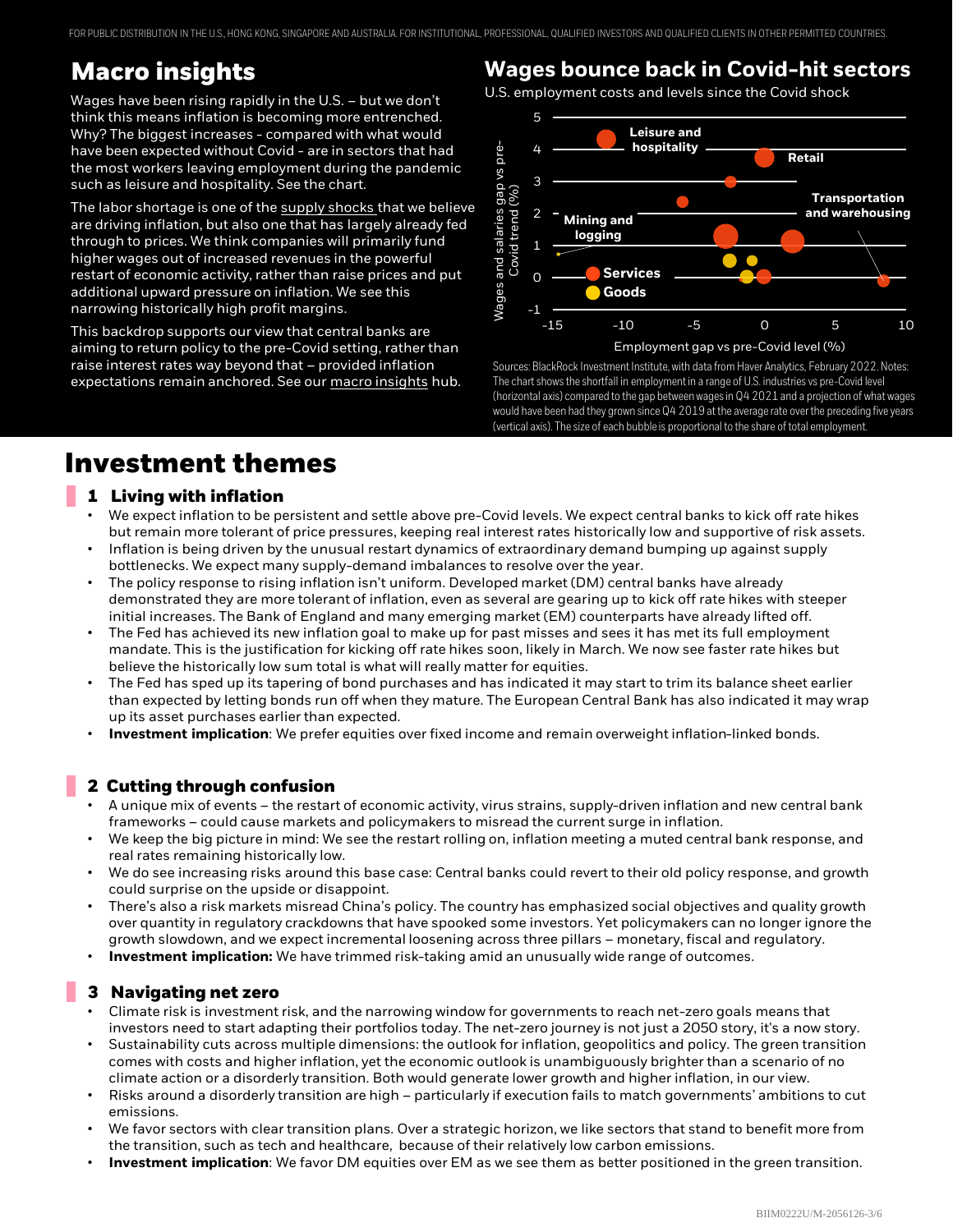## **Week ahead**

| <b>March 1</b> | U.S. ISM manufacturing survey,<br>Germany inflation \ | <b>March 3</b> | U.S. ISM non-manufacturing<br>survey |
|----------------|-------------------------------------------------------|----------------|--------------------------------------|
| <b>March 2</b> | Euro area inflation                                   | <b>March 4</b> | U.S. employment report               |

We could see the market's attention return to inflation, growth and central bank policy. The U.S. jobs data will feed into the Fed's likely decision to raise rates in its meeting later in March, while the ECB will be focused on flash euro area inflation data. We see the market's view of rate hikes as excessive, particularly for the euro zone. We believe the response of central banks to inflation will be historically muted for fear of hurting growth and employment.

### **Directional views**

Strategic (long-term) and tactical (6-12 month) views on broad asset classes, February 2022

| <b>Underweight</b><br><b>Neutral</b> |                       | <b>Overweight</b> |                      | <b>Change in view</b>                         |                                                                                                                                                                                                                                                                                                                                                                                                                                                                                                                                                                                                |
|--------------------------------------|-----------------------|-------------------|----------------------|-----------------------------------------------|------------------------------------------------------------------------------------------------------------------------------------------------------------------------------------------------------------------------------------------------------------------------------------------------------------------------------------------------------------------------------------------------------------------------------------------------------------------------------------------------------------------------------------------------------------------------------------------------|
|                                      |                       |                   |                      | Previous                                      | New                                                                                                                                                                                                                                                                                                                                                                                                                                                                                                                                                                                            |
| Asset                                | <b>Strategic view</b> |                   | <b>Tactical view</b> |                                               |                                                                                                                                                                                                                                                                                                                                                                                                                                                                                                                                                                                                |
| <b>Equities</b>                      |                       | $+2$              | $+1$                 |                                               | We added to our strategic equities overweight in February. The<br>early 2022 selloff created an opportunity for long-term<br>investors as we see the combination of low real rates, strong<br>growth and reasonable valuations as favorable for the asset<br>class. Incorporating climate change in our expected returns<br>brightens the appeal of developed market equities given the<br>large weights of sectors such as tech and healthcare in<br>benchmark indices. Tactically, we are overweight equities amid<br>solid economic fundamentals and historically low real rates.           |
| <b>Credit</b>                        | $-1$                  |                   | $-1$                 |                                               | We are underweight credit on a strategic and tactical basis<br>against a backdrop of rising long-end rates and high<br>valuations. We prefer to take risk in equities instead. Tactically,<br>we remain overweight local-currency EM debt.                                                                                                                                                                                                                                                                                                                                                     |
| Govt<br>bonds                        | $-1$                  |                   | $-1$                 | rate exposure and as a portfolio diversifier. | We are strategically underweight nominal government bonds<br>given their diminished ability to act as portfolio ballasts with<br>yields near lower bounds. We see the long-term outlook for the<br>asset class challenged by rising term premium and our<br>expectation of higher medium-term inflation than markets are<br>pricing. We prefer inflation-linked bonds. Tactically, we recently<br>reduced our underweight to U.S. Treasuries - we see the<br>direction of travel for yields as higher but think the move is<br>overdone for now. We prefer inflation-linked bonds for interest |
| <b>Private</b><br>markets            | <b>Neutral</b>        |                   |                      |                                               | We believe non-traditional return streams, including private<br>credit, have the potential to add value and diversification. Our<br>neutral view is based on a starting allocation that is much<br>larger than what most qualified investors hold. Many<br>institutional investors remain underinvested in private markets<br>as they overestimate liquidity risks, in our view. Private markets<br>are a complex asset class and not suitable for all investors.                                                                                                                              |

Note: Views are from a U.S. dollar perspective. This material represents an assessment of the market environment at a specific time and is not intended to be a forecast of future events or a guarantee of future results. This information should not be relied upon by the reader as research or investment advice regarding any particular funds, strategy or security.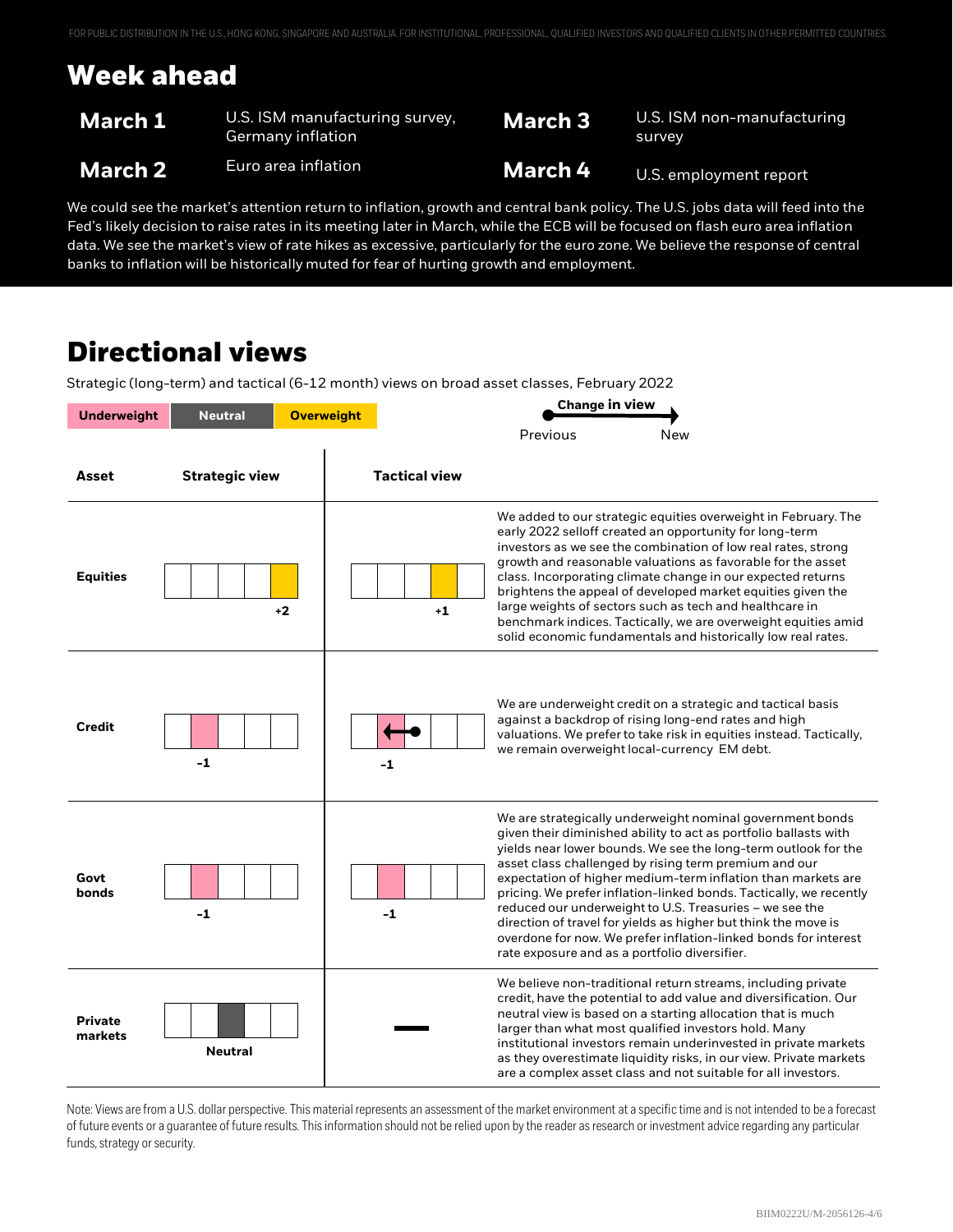FOR PUBLIC DISTRIBUTION IN THE U.S., HONG KONG, SINGAPORE AND AUSTRALIA. FOR INSTITUTIONAL, PROFESSIONAL, QUALIFIED INVESTORS AND QUALIFIED CLIENTS IN OTHER PERMITTED COUNTRIES.

### **Granular views**

Six to 12-month tactical views on selected assets vs. broad global asset classes by level of conviction, February 2022

|                     | <b>Underweight</b><br><b>Neutral</b>               | <b>Overweight</b>  |                   | <b>Change in view</b>                                                                                                                                                                                                     |     |  |
|---------------------|----------------------------------------------------|--------------------|-------------------|---------------------------------------------------------------------------------------------------------------------------------------------------------------------------------------------------------------------------|-----|--|
|                     |                                                    |                    |                   | Previous                                                                                                                                                                                                                  | New |  |
|                     | Asset                                              | <b>Underweight</b> | <b>Overweight</b> |                                                                                                                                                                                                                           |     |  |
|                     | <b>Developed markets</b>                           |                    |                   | We increase our overweight on developed market equities after recent declines.<br>The market's view of rate hikes is overly hawkish, in our view. Solid growth and<br>low real yields support more attractive valuations. |     |  |
|                     | <b>United States</b>                               |                    |                   | We raise our overweight in U.S. equities on still strong earnings momentum.<br>We do not see gradual policy normalization posing significant headwinds.                                                                   |     |  |
|                     | Europe                                             |                    |                   | We increase our overweight in European equities given attractive valuations.<br>We believe the market's view of euro area rate hikes is particularly excessive.                                                           |     |  |
| Equities            | UK                                                 |                    |                   | We are neutral UK equities. We see the market as fairly valued and prefer<br>European equities.                                                                                                                           |     |  |
|                     | Japan                                              |                    |                   | We are overweight in Japanese equities. We see a global cyclical rebound<br>boosting earnings growth following underperformance in 2021.                                                                                  |     |  |
|                     | <b>China</b>                                       |                    |                   | We stay moderately positive on Chinese equities as we see a shift to a slightly<br>easier policy. We expect the regulatory clampdown to last but not intensify.                                                           |     |  |
|                     | <b>Emerging markets</b>                            |                    |                   | We are neutral EM equities and prefer DM equities, given more challenged<br>restart dynamics and tighter policies in EM.                                                                                                  |     |  |
|                     | Asia ex-Japan                                      |                    |                   | We are neutral Asia ex-Japan equities. We prefer more targeted exposure to<br>China relative to the broad region.                                                                                                         |     |  |
|                     | U.S. Treasuries                                    |                    |                   | We recently reduced our underweight to U.S. Treasuries given the yield surge so<br>far this year. Over a longer horizon, we see higher yields as investors demand a<br>higher premium for holding governments bonds.      |     |  |
|                     | Treasury Inflation-<br><b>Protected Securities</b> |                    |                   | We stay overweight U.S. TIPS as we expect inflation to be persistent and settle<br>at a higher level than pre-Covid. We prefer TIPS for interest rate exposure and<br>diversifiers.                                       |     |  |
|                     | European<br>government bonds                       |                    |                   | We are underweight on government bonds. We see yields heading higher even<br>as market pricing has adjusted sharply to price in an end of negative rates and<br>beyond.                                                   |     |  |
|                     | UK gilts                                           |                    |                   | We are neutral UK Gilts. We see UK policy rates rising before DM peers, yet<br>believe market expectations of the subsequent pace are overdone amid<br>constrained supply.                                                |     |  |
|                     | China government<br>bonds                          |                    |                   | We are overweight Chinese government bonds. Potentially easier monetary<br>policy alongside the relative stability of interest rates and potential income<br>brighten their appeal.                                       |     |  |
| <b>Fixed Income</b> | Global investment<br>grade                         |                    |                   | We stay underweight investment grade credit. We see little room for further<br>yield spread compression and remain concerned about interest rate risk.                                                                    |     |  |
|                     | Global high yield                                  |                    |                   | We are neutral high yield. We do not see compression in high yield spreads yet<br>still find the carry attractive. We prefer to take risk in equities.                                                                    |     |  |
|                     | Emerging market -<br>hard currency                 |                    |                   | We are neutral hard-currency EM debt. We expect it to gain support from the<br>vaccine-led global restart and more predictable U.S. trade policies.                                                                       |     |  |
|                     | Emerging market -<br>local currency                |                    |                   | We are modestly overweight local-currency EM debt on attractive valuations<br>and potential income. Higher yields already reflect EM monetary policy<br>tightening, in our view.                                          |     |  |
|                     | Asia fixed income                                  |                    |                   | We stay overweight Asia fixed income. We find valuations in China compelling<br>relative to risks. Outside China, we like Asian sovereigns and credit for income<br>and carry.                                            |     |  |

Past performance is not a reliable indicator of current or future results. It is not possible to invest directly in an index. Note: views are from a U.S. dollar perspective. This material represents an assessment of the market environment at a specific time and is not intended to be a forecast or guarantee of future results. This information should not be relied upon as investment advice regarding any particular fund, strategy or security.